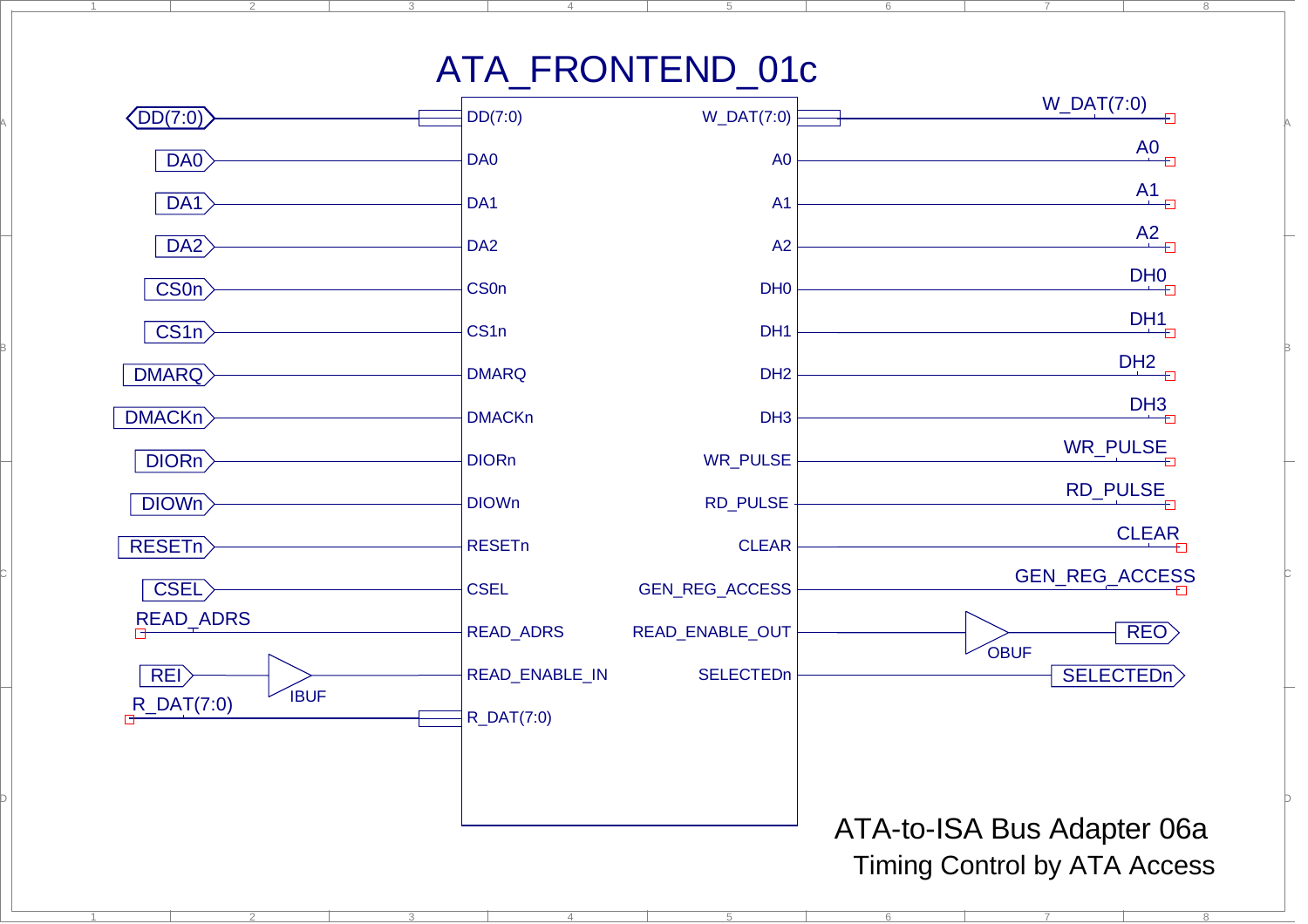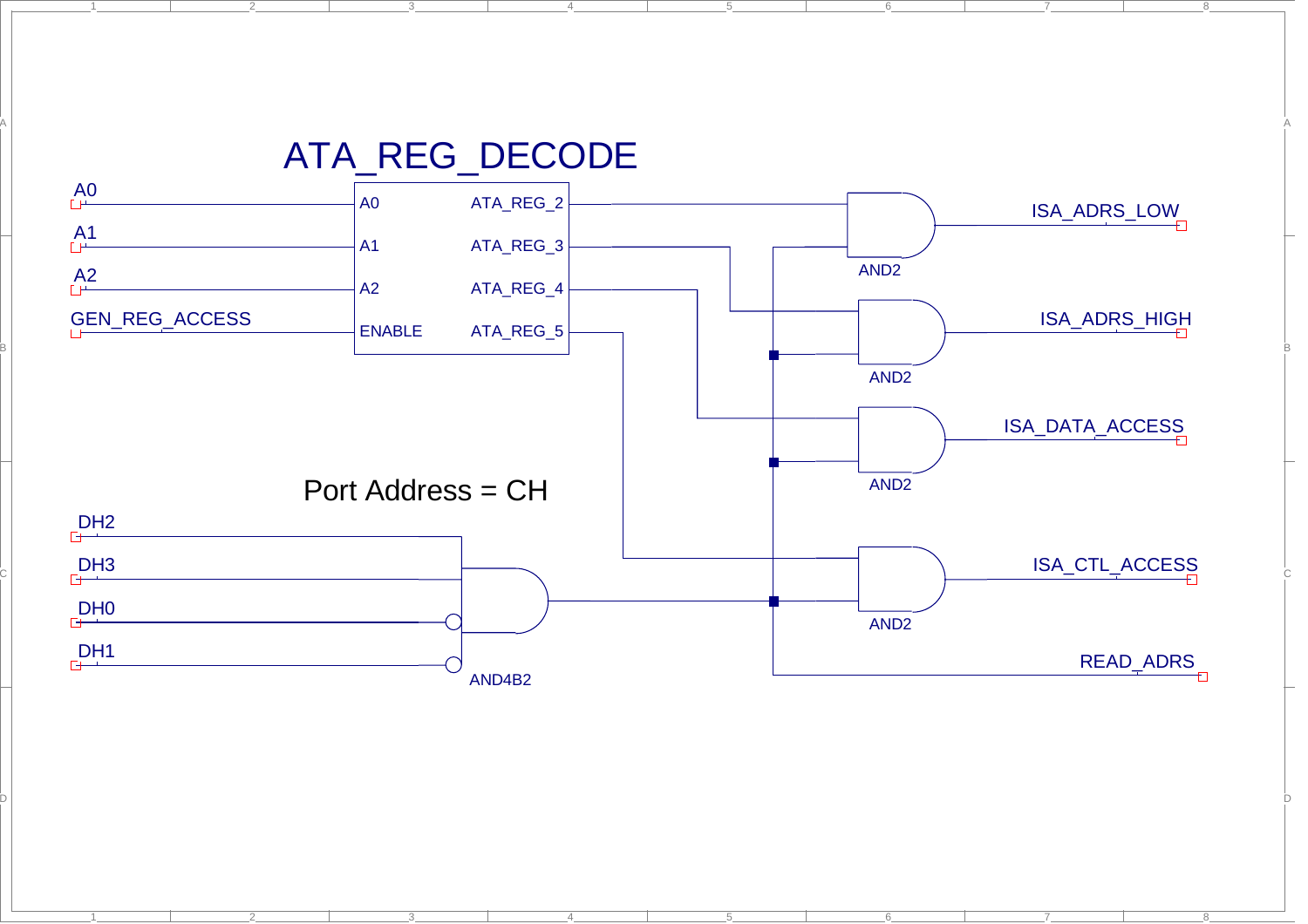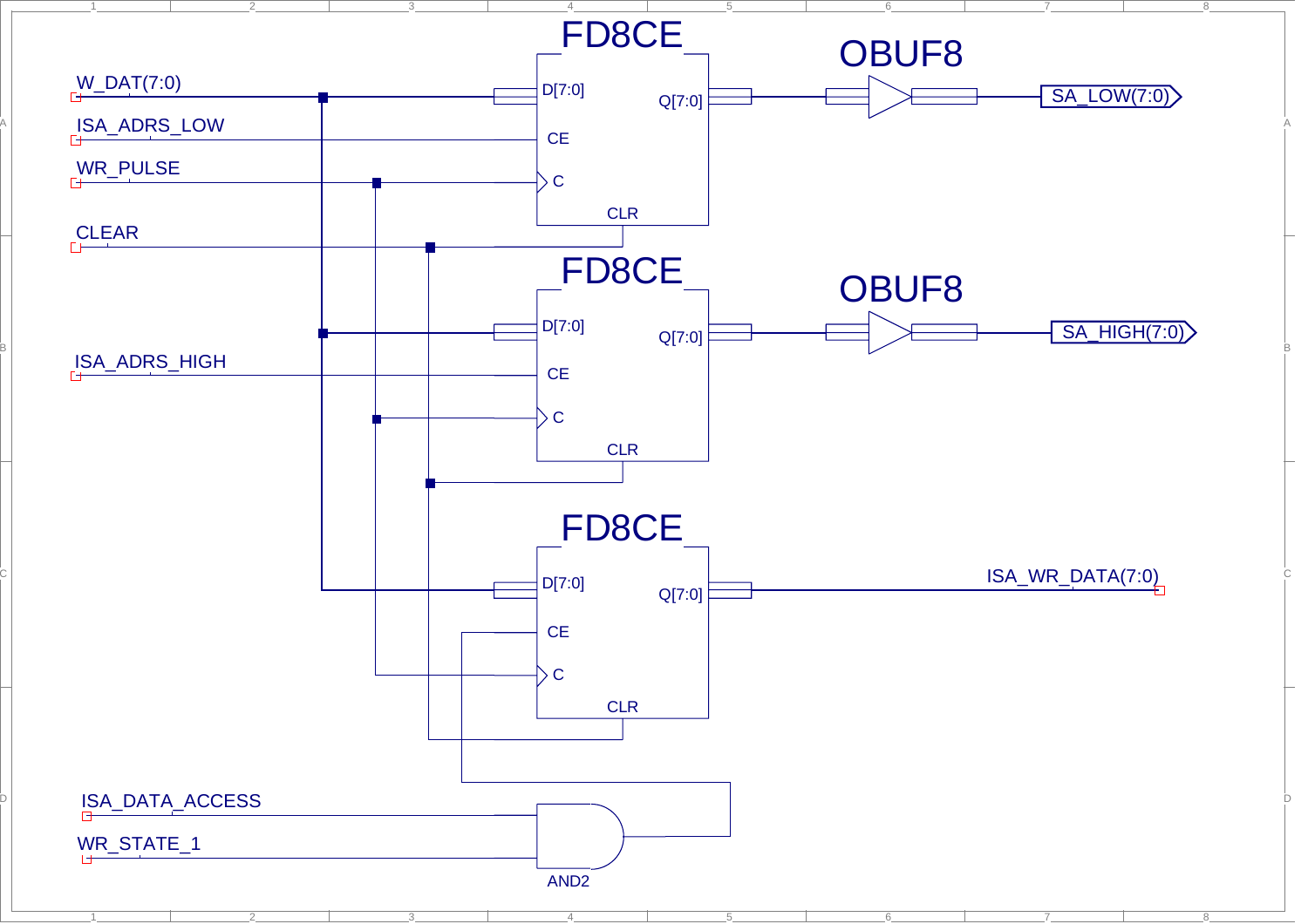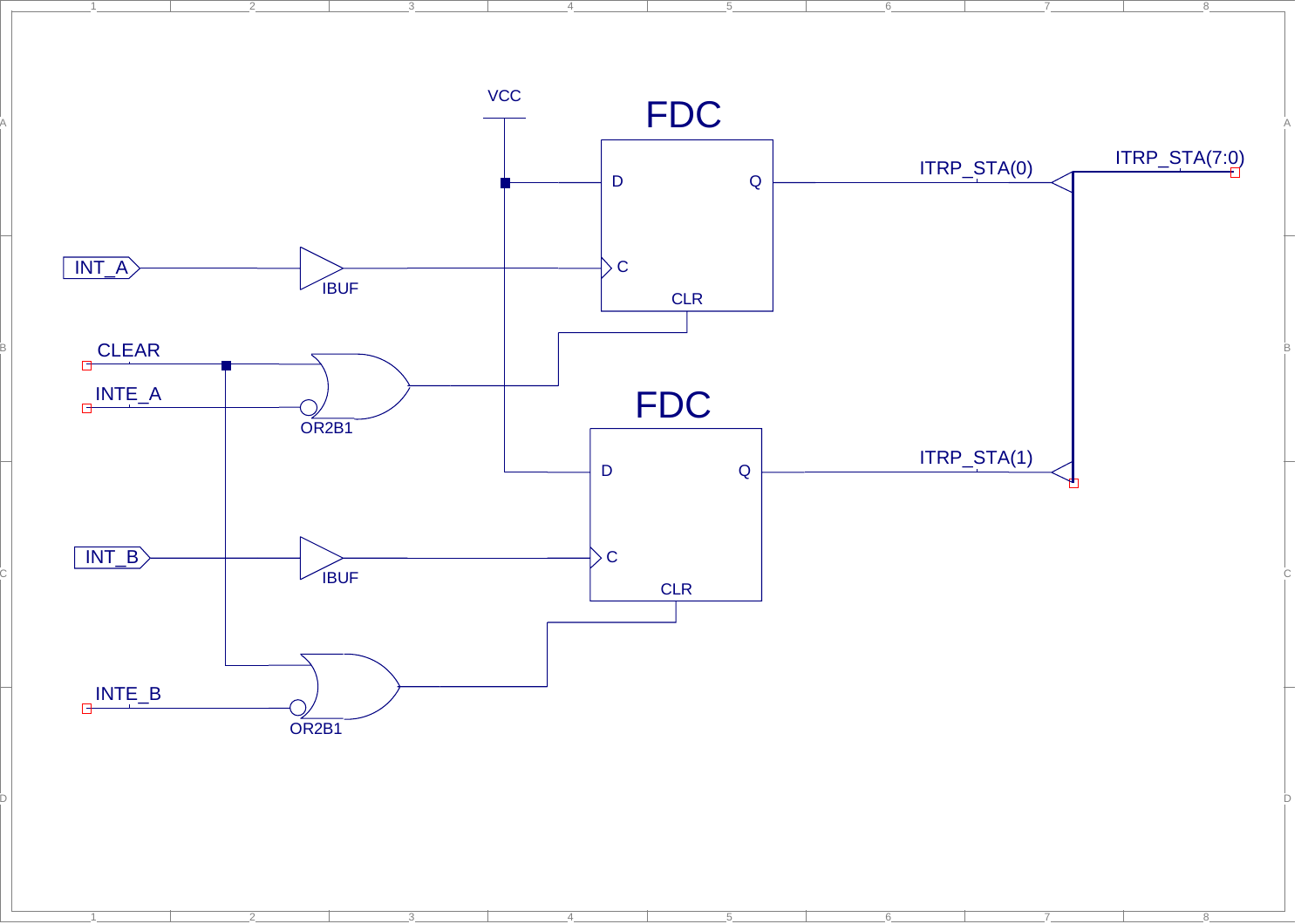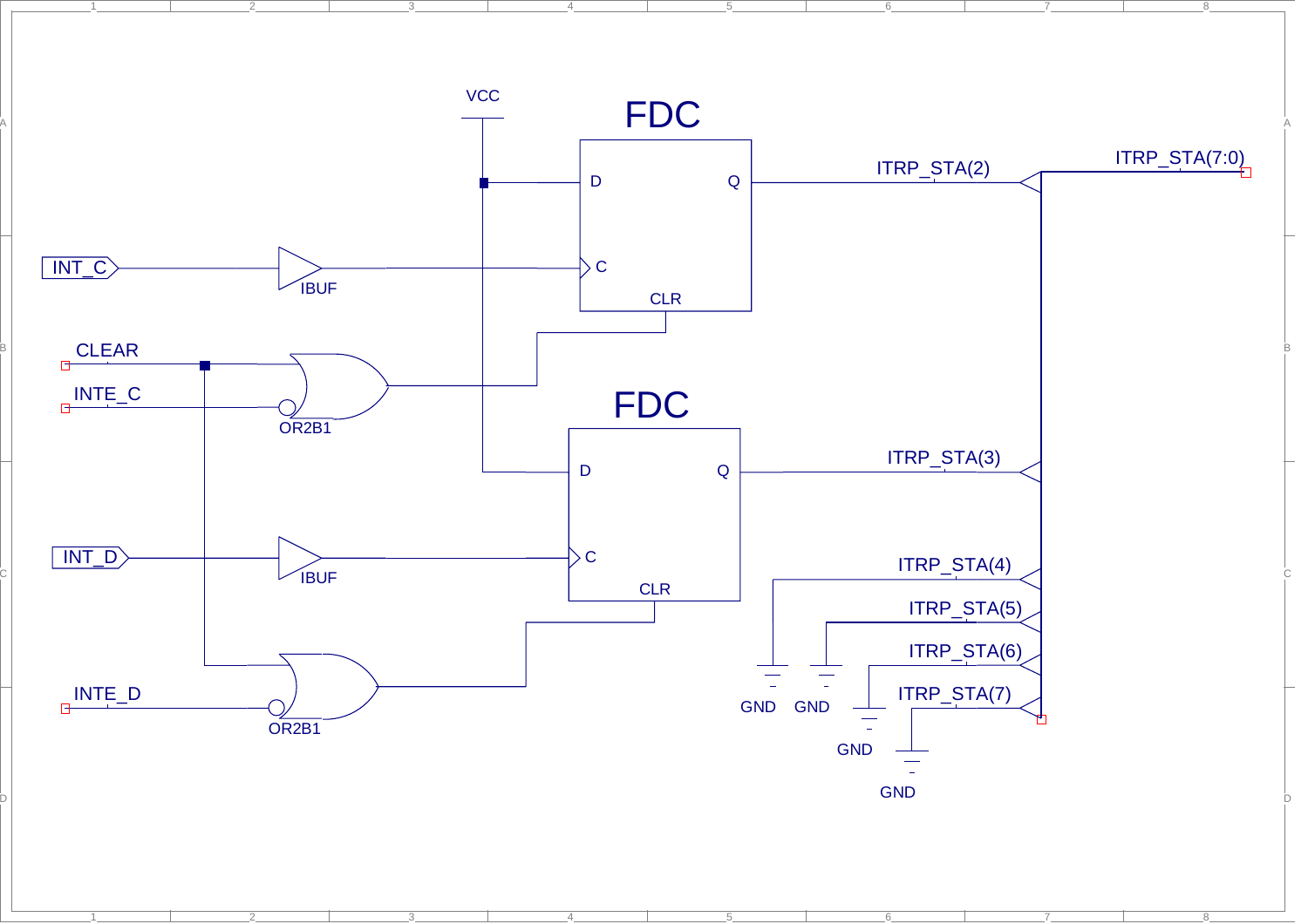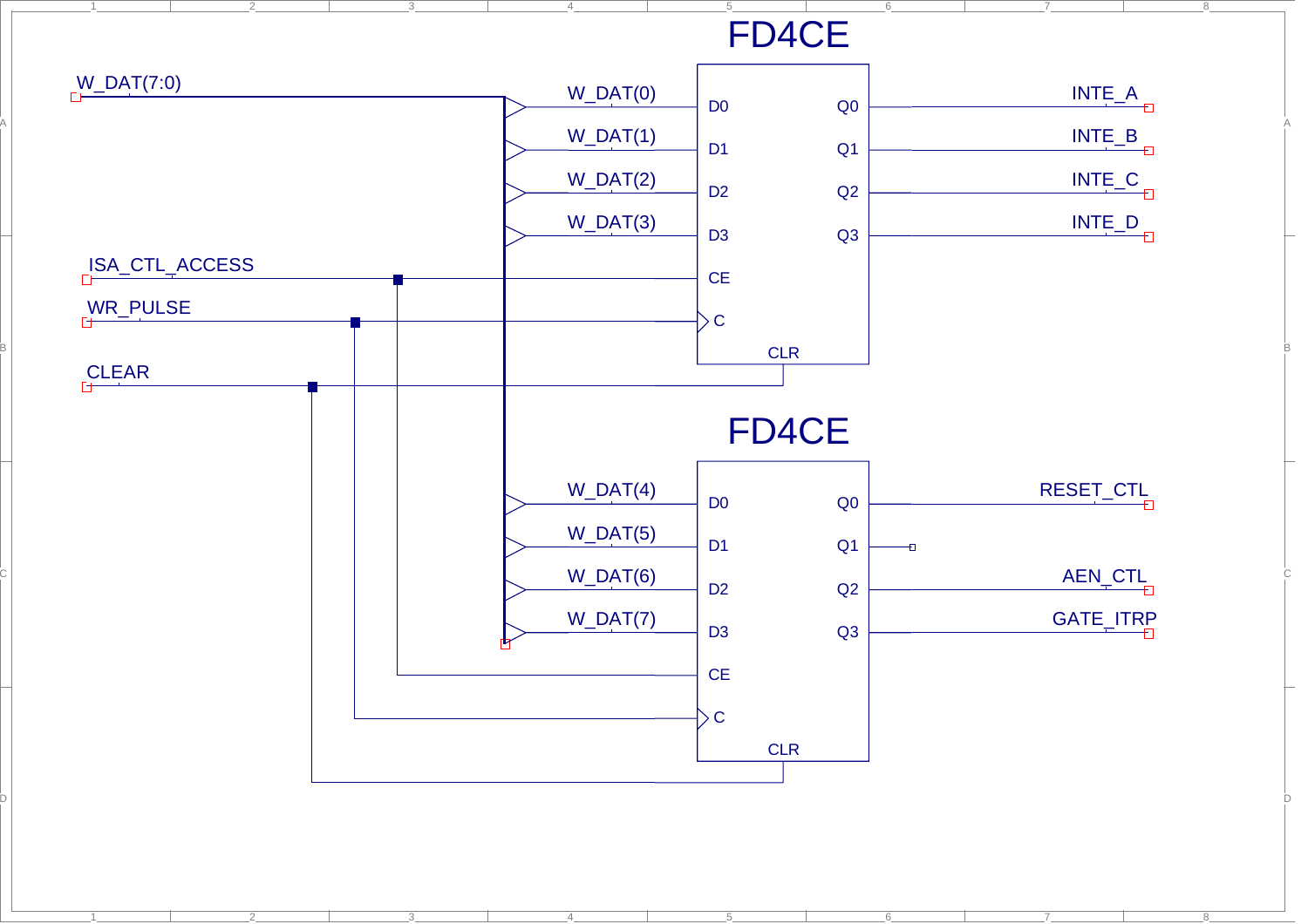

4

5

6

7

4

5

6

7

8

1

A

2

 $-1$ 

D

2

3

8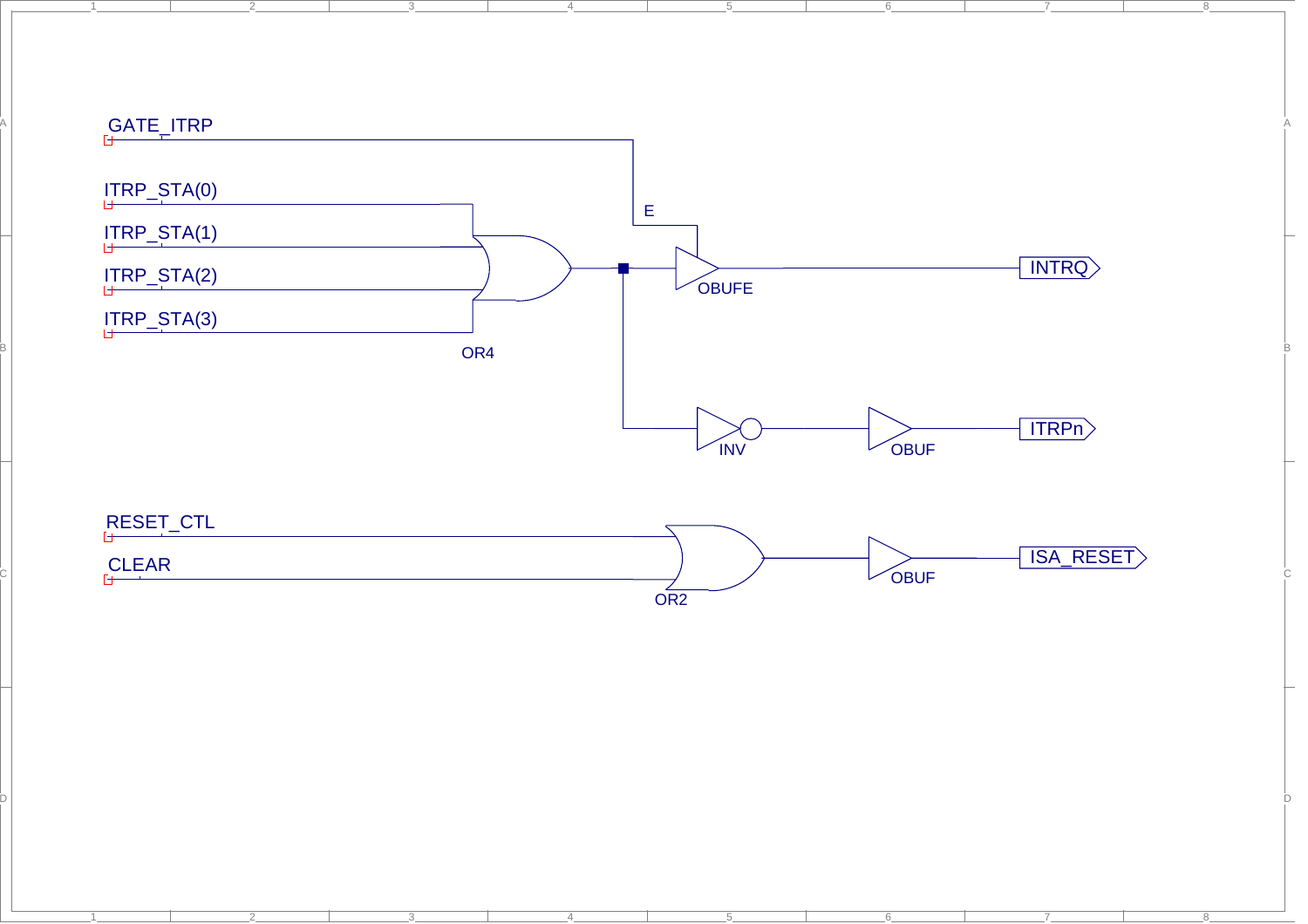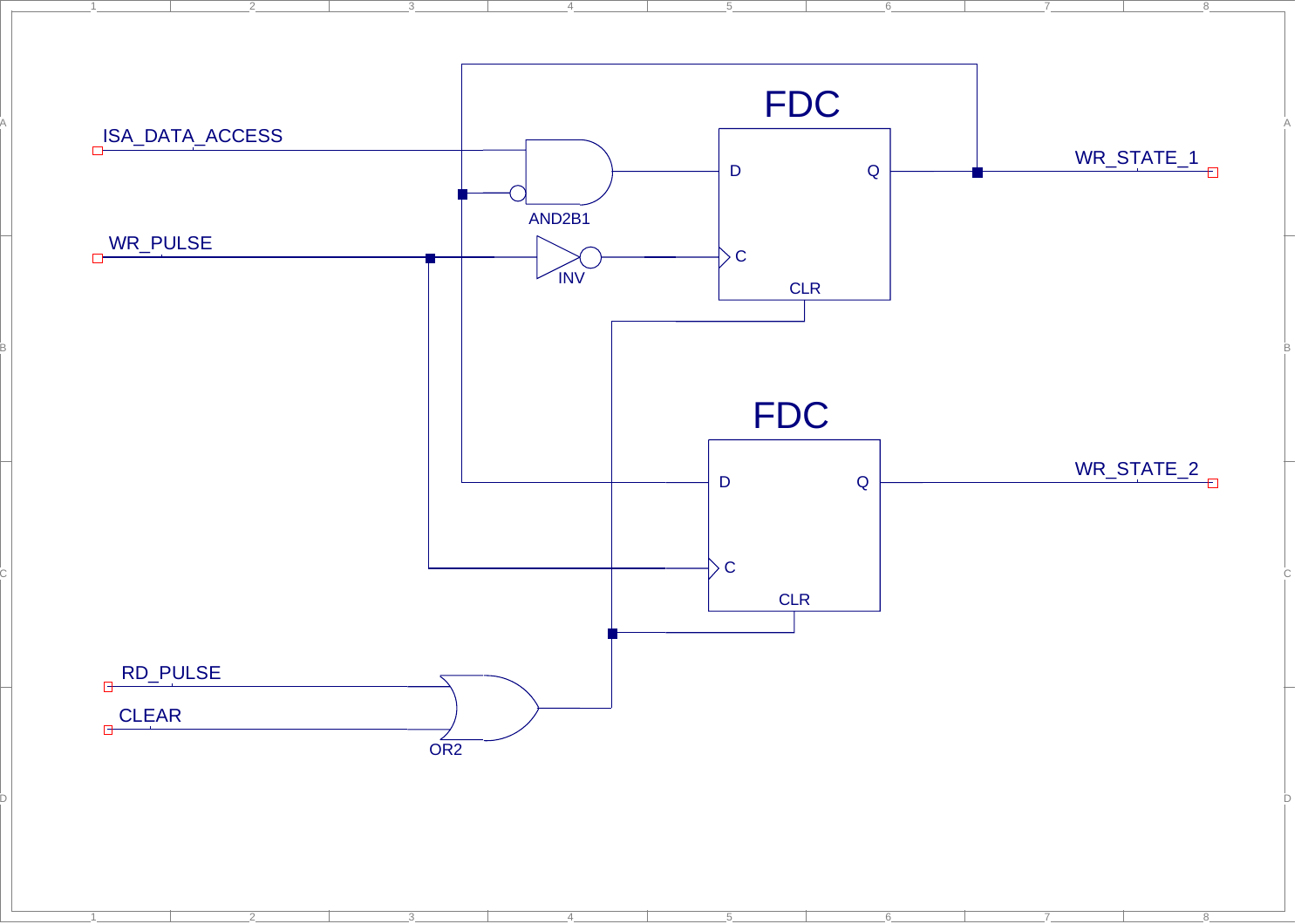